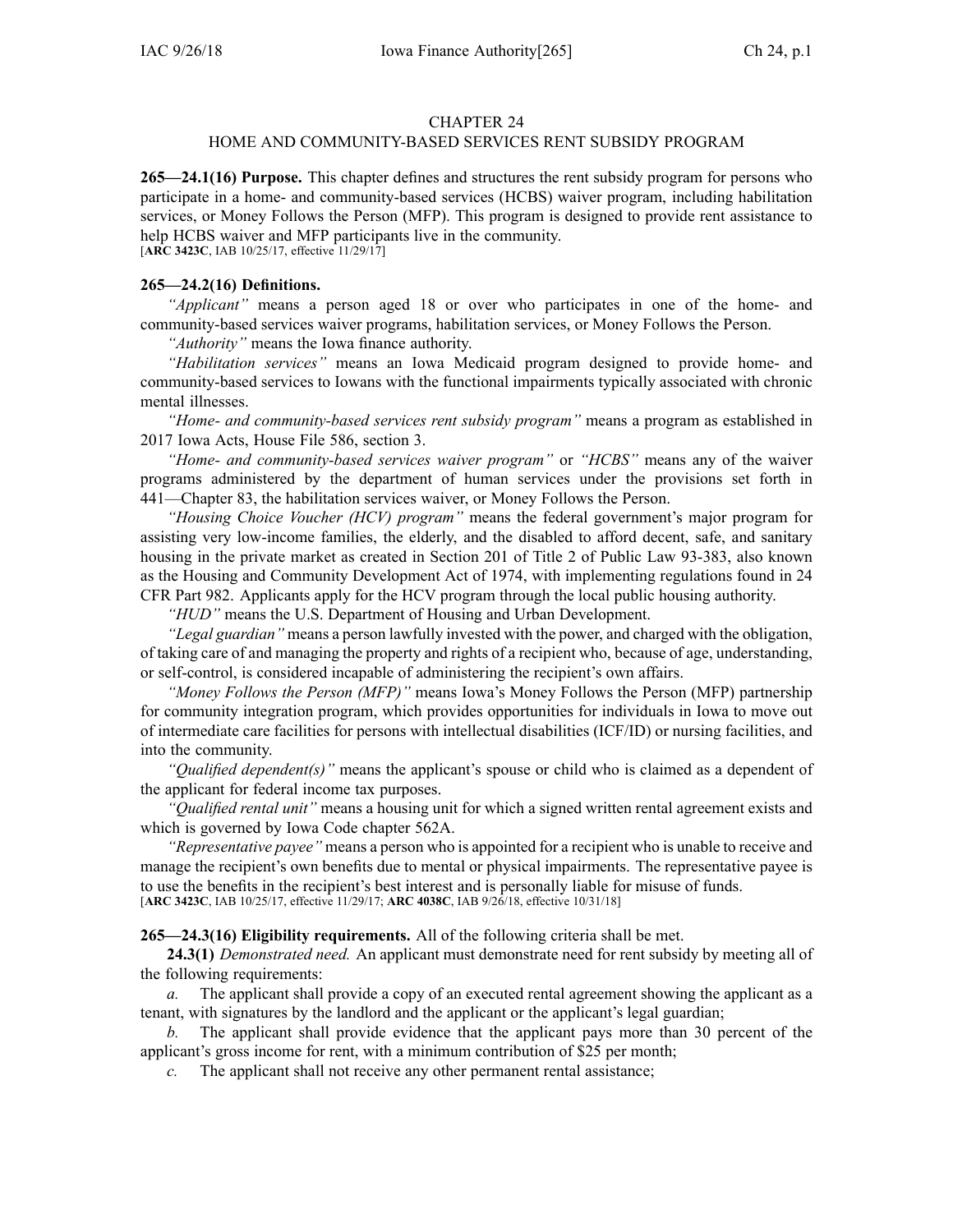*d.* The applicant may not use this program to substitute for any other permanen<sup>t</sup> rent subsidy that the applicant had been receiving at the time of or immediately prior to the time of application to this program; and

*e.* The applicant's rental unit must be <sup>a</sup> qualified rental unit and may not be owned by someone who lives in the unit.

**24.3(2)** *Ineligible for other rent subsidies.* The applicant shall have been determined ineligible or be on the waiting list, or provide documentation that the waiting list is closed, under the HUD Housing Choice Voucher (HCV) program administered by Iowa's public housing authorities. In the event that the HCV waiting list is currently closed, the applicant is responsible for monitoring the status of the waiting list application period and must apply at the first available opportunity and provide documentation of HCV application submission to the local public housing authority or be subject to removal from the HCBS rent subsidy program or the HCBS rent subsidy program waiting list. [**ARC [3423C](https://www.legis.iowa.gov/docs/aco/arc/3423C.pdf)**, IAB 10/25/17, effective 11/29/17; **ARC [4038C](https://www.legis.iowa.gov/docs/aco/arc/4038C.pdf)**, IAB 9/26/18, effective 10/31/18]

**265—24.4(16) Application.** Applications for the HCBS rent subsidy program may be obtained on the authority's website at [www.iowafinanceauthority.gov/HCBS](http://www.iowafinanceauthority.gov/HCBS). Applicationsshall be submitted to the Iowa finance authority as directed on the application.

**24.4(1)** *Application process.* An applicant shall complete the application for HCBS rent subsidy and provide all required documentation as specified in the application.

**24.4(2)** *Date of application.* The date of the application shall be the date the completed application, including all required documentation, is received by the authority.

**24.4(3)** *Eligibility determination.* The applicant shall be notified of the amount of monthly rent subsidy within 30 business days of the authority's approval of <sup>a</sup> complete application. In addition, the applicant may elect to have any of the following notified: legal guardian, case manager or representative payee.

**24.4(4)** *Waiting list.* The authority shall maintain and administer <sup>a</sup> statewide waiting list for funding of HCBS rent subsidy as follows:

*a.* When an application is received, the applicant will be placed on the established waiting list according to the order in which the completed application and all required supporting documents were received by the authority.

- *b.* Waiting list priority shall be given to an applicant:
- (1) Who is an approved MFP participant.
- (2) Who is transitioning from an out-of-state institutional placement.
- (3) Who is transitioning from an institutional setting within Iowa.
- (4) Whose rent subsidy has been terminated due to lack of available funds under subrule 24.7(3).

*c.* When funding allows additional applicants to be added to the HCBS rent subsidy program, their names shall be taken from the statewide waiting list, updated information will be requested, and each applicant's eligibility shall be determined at that time based upon receipt of the requested updated documentation. If the completed application and verification of eligibility are not received by the deadline specified by the authority, the applicant's name may be removed from the waiting list. [**ARC [3423C](https://www.legis.iowa.gov/docs/aco/arc/3423C.pdf)**, IAB 10/25/17, effective 11/29/17]

### **265—24.5(16) Amount of rent subsidy.**

**24.5(1)** *Use of subsidy.* Assistance shall be used for rental expense.

**24.5(2)** *Maximum monthly paymen<sup>t</sup> for rent.* Assistance for rent shall be equal to the lesser of the rent paid by the applicant or the current applicable fair market rent as published by HUD for the area where the applicant's residence is located, less 30 percen<sup>t</sup> of the applicant's gross monthly income. The fair market rent used shall be that for <sup>a</sup> one-bedroom unit or <sup>a</sup> proportionate share of the fair market rent in living units containing more than one bedroom. When the applicant resides with <sup>a</sup> qualified dependent(s), the proportionate share may consist of additional bedrooms, applying the same maximum monthly paymen<sup>t</sup> standard.

**24.5(3)** *Monthly payment.* Applicants approved for HCBS rent subsidy payments shall receive an ongoing monthly paymen<sup>t</sup> which is equal to the amount determined pursuan<sup>t</sup> to subrule [24.5\(2\)](https://www.legis.iowa.gov/docs/iac/rule/265.24.5.pdf). The